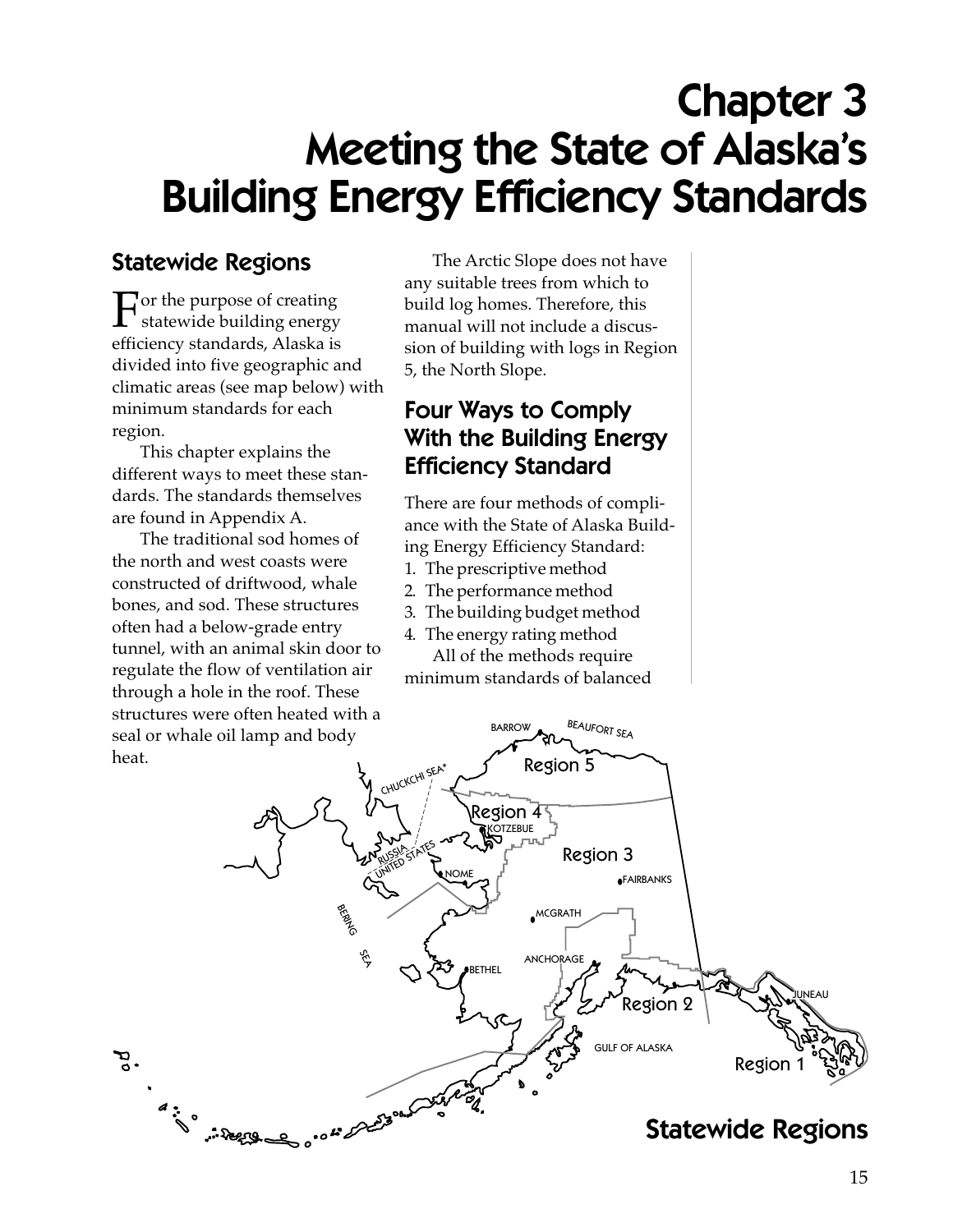mechanical ventilation. (See BEES Ventilation Requirements in Appendix A.)

### 1. Prescriptive Method

The prescriptive method requires minimum R-values for the ceiling, floor, and walls including windows and doors (Table 2). This method requires the least amount of calculation. You just have to meet or exceed the R-value requirements for all of these building components, comply with all the statewide mandatory measures outlined in chapter two of BEES, and meet the ventilation requirements. However, meeting the R-value requirements for an above-ground wall will be difficult with smaller logs.

### 2. Building Budget Method

The building budget method sets limits on the total amount of space heating energy used by a building. Your house is allowed to lose only a calculated amount of heat per square foot per hour. This requires a computer energy use analysis using either the HOT-2000 or AkWarm software programs. These software programs are available through AHFC.

# 3. Performance Method

The performance method allows the trade-off of insulation requirements between elements of a particular thermal envelope assembly, such as increasing wall insulation values to

|               |                | Thermal Envelope R-value Requirements |             |        |             |        |            |                          |            |
|---------------|----------------|---------------------------------------|-------------|--------|-------------|--------|------------|--------------------------|------------|
|               |                |                                       | Above-      |        | Below-      |        | Slab Floor |                          |            |
| Region        | <b>Heating</b> | Ceiling                               | Grade       | Floor  | Grade       | Base-  | <b>On</b>  | Window Door <sup>*</sup> |            |
|               | Fuel           |                                       | <b>Wall</b> |        | <b>Wall</b> | ment   | Grade      |                          |            |
| Region 1      |                |                                       |             |        |             |        |            |                          |            |
| Southeast     | All Fuels      | $R-38$                                | $R-21$      | $R-30$ | $R-15$      | $R-10$ | $R-15$     | $R-3$                    | $R-2.5, 7$ |
| Region 2G     | Natural        |                                       |             |        |             |        |            |                          |            |
| Southcentral  | Gas            | $R-38$                                | $R-18$      | $R-19$ | $R-10$      | $R-10$ | $R-10$     | $R-3$                    | $R-2.5, 7$ |
| Region 2A     | All            |                                       |             |        |             |        |            |                          |            |
| Southcentral, | Fuels          | $R-38$                                | $R-25$      | $R-30$ | $R-15$      | $R-10$ | $R-15$     | $R-3$                    | $R-2.5, 7$ |
| Aleutian      | Other Than     |                                       |             |        |             |        |            |                          |            |
| Kodiak        | Natural Gas    |                                       |             |        |             |        |            |                          |            |
| Region 3      |                |                                       |             |        |             |        |            |                          |            |
| Interior &    | All Fuels      | $R-38$                                | $R-25$      | $R-38$ | $R-19$      | $R-10$ | $R-15$     | $R-3$                    | $R-7$      |
| Southwest     |                |                                       |             |        |             |        |            |                          |            |
| Region 4      |                |                                       |             |        |             |        |            |                          |            |
| Northwest     | All Fuels      | $R-38$                                | $R-30$      | R-38   | $R-19$      | $R-10$ | $R-15$     | $R-3$                    | $R-7$      |
| Region 5      |                |                                       |             |        |             |        |            |                          |            |
| Arctic Slope  | All Fuels      | $R-52$                                | $R-35$      | $R-43$ | N/A         | N/A    | N/A        | $R-3$                    | $R-7$      |

**Table 1 2Prescriptive Standards**

\* Not more than one exterior door in a residential building in Region 1 or 2 may have an R-value less than 7 but not less than 2.5.